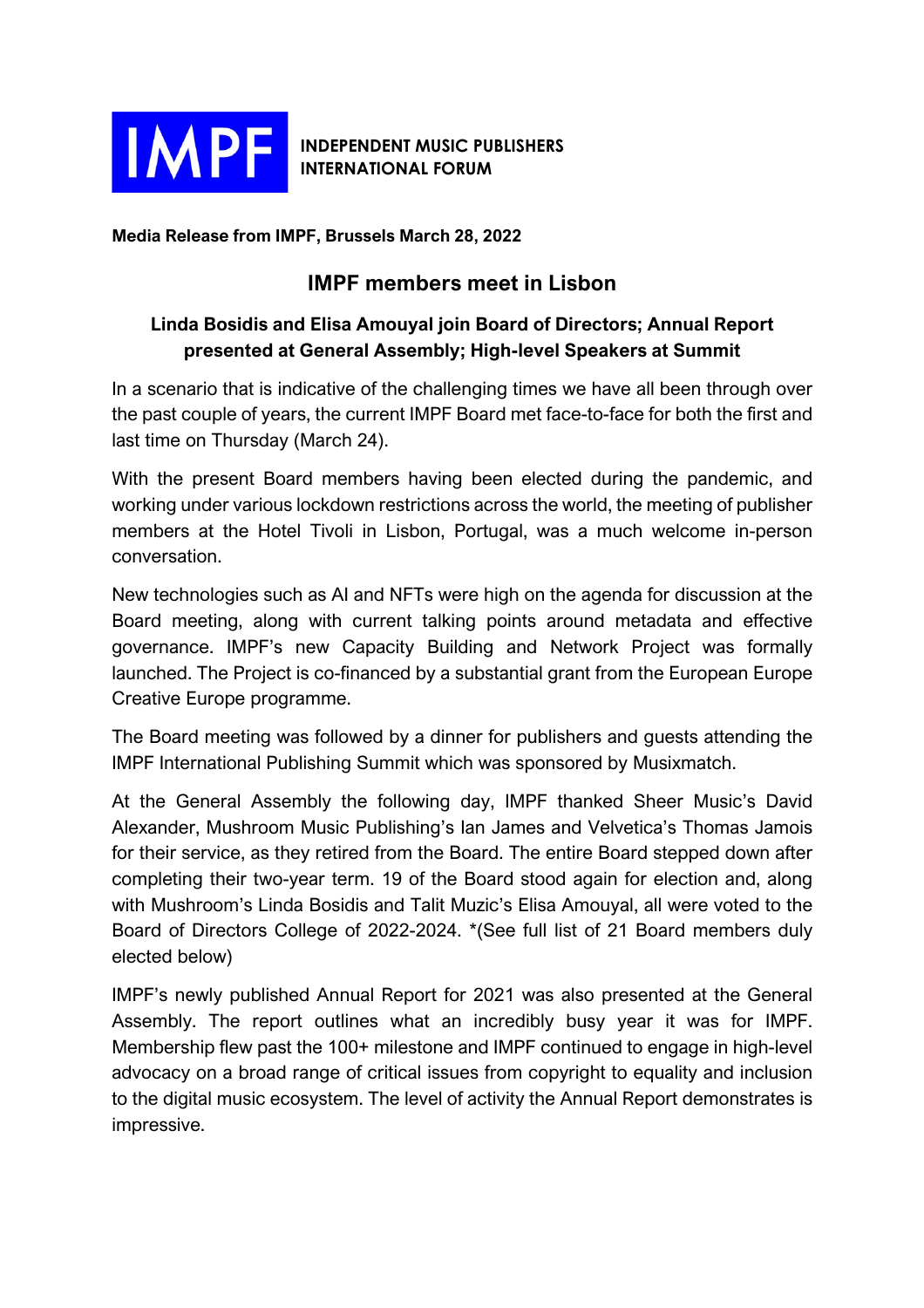The Summit welcomed a number of high-profile industry names to speak on a range of subjects.

PopArabia founder Spek spoke to attendees about new UAE-based rights music entity, ESMAA, saying: "We spent 10 years reaching out to Government entities and advocating for the importance of music rights management organisations, but music rights are complicated. Ministries generally understood IP but not music rights specifically. We concluded that, instead of advocating for it, there was an opportunity to take the bull by its horns and build a Rights Management Entity (RME) ourselves.

"Our mission is to solve the problem in a market that has had a gap for a long time: the whole region needed someone to step up, and the music industry will benefit from this work."

The Ivors Academy CEO, Graham Davies, spoke about the organisation's alliance with IMPF, noting that "we have achieved a lot so far in the hardest of times". He also paid tribute to IMPF's involvement in the Fix Streaming campaign, saying, "We appreciate the fact that IMPF was one of the few voices that came out in support of some of the proposals, providing an exceptional submission to the Parliament's Inquiry." Davies also outlined the work of The Ivors on Credits Due and Buy-outs.

Nigel Elderton, Chair of PRS for Music, spoke about the prospect for growth at PRS for Music: "With streaming there's been an exponential growth: platforms like YouTube, TikTok, and Twitch have brought in multimillion-pound deals," he pointed out. "The business will continue to grow, but we have to get our messaging and infrastructure right from the start. If we work together with publishers, writers and composers, one united voice can achieve a lot."

In her capacity as President of the European Composer and Songwriter Alliance (ECSA), Helienne Lindvall, in a keynote address, talked of collaborating with IMPF on the Creative Europe funding project, with a particular focus on songwriting camps that would benefit both songwriters and publishers.

Lindvall also spoke about the relationship between publishers and songwriters, suggesting that the two are partners - "The goal is to work together to build a career," she said. "There is much appreciation from songwriters, especially for independent publishers, with whom we currently share a lot of common issues."

More than 60 publishers and guests attended the event – a great turnout considering a number of unfortunate cancellations due to Covid. Many IMPF members expressed how exciting it was to see their peers again, and a number of attendees underlined how useful the event was from a business viewpoint, with comments ranging from "this is a mini Midem" to "fantastic speakers talking about our issues".

IMPF would like to extend a special thanks to sponsors, Musixmatch and LyricFind.